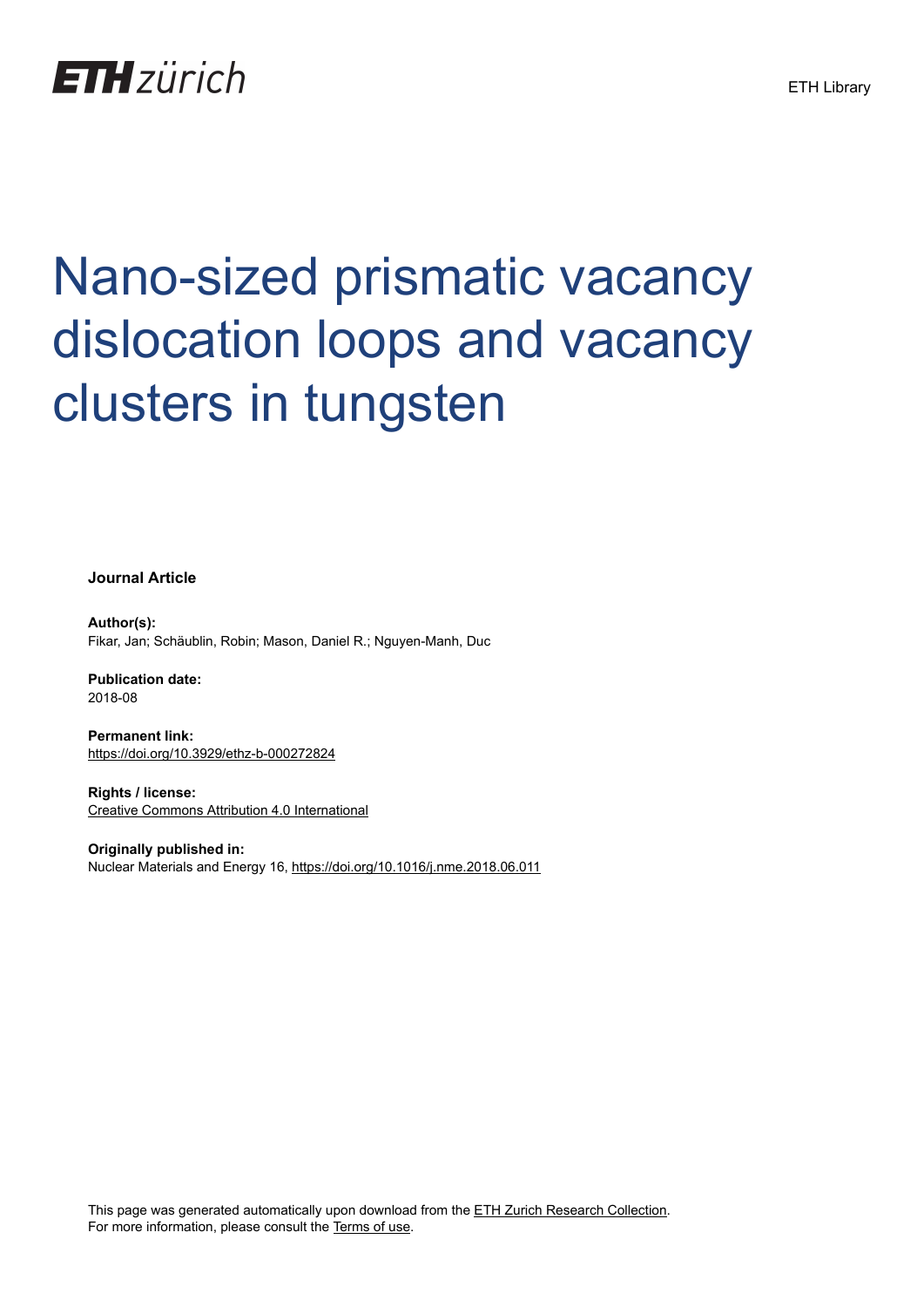Contents lists available at [ScienceDirect](http://www.sciencedirect.com/science/journal/23521791)





Nuclear Materials and Energy

journal homepage: [www.elsevier.com/locate/nme](https://www.elsevier.com/locate/nme)

### Nano-sized prismatic vacancy dislocation loops and vacancy clusters in tungsten



J[a](#page-1-1)n Fikar $^{*,\mathrm{a}}$ , Ro[b](#page-1-2)in S[c](#page-1-3)häublin $^{\mathrm{b}}$ , Daniel R. Mason $^{\mathrm{c}}$ , Duc Nguyen-Manh $^{\mathrm{c}}$ 

<span id="page-1-2"></span><span id="page-1-1"></span><sup>a</sup> Central European Institute of Technology, Institute of Physics of Materials, Academy of Sciences of The Czech Republic, Žižkova 22, Brno 616 00, Czechia<br><sup>b</sup> Department of Materials, Laboratory of Metal Physics and Tech

<span id="page-1-3"></span>

c CCFE, Culham Centre for Fusion Energy, Abingdon, Oxfordshire OX14 3DB, United Kingdom

| ARTICLE INFO                  | ABSTRACT                                                                                                         |  |  |
|-------------------------------|------------------------------------------------------------------------------------------------------------------|--|--|
| Keywords:                     | The vacancies produced in high energy collision cascades of irradiated tungsten can form vacancy clusters or     |  |  |
| Prismatic dislocation loop    | prismatic vacancy dislocation loops. Moreover, vacancy loops can easily transform into planar vacancy clusters.  |  |  |
| Vacancy clusters              | We investigated the formation energies of these three types of vacancy defects as a function of the number of    |  |  |
| Radiation damage              | vacancies using three embedded-atom method tungsten potentials. The most favorable defect type and vacancy       |  |  |
| Molecular statics<br>Tungsten | loop stability was determined. For very small sizes the planar vacancy cluster is more favorable than a vacancy  |  |  |
|                               | loop, which is unstable. The void is the most stable vacancy defect up to quite large size, after that vacancy   |  |  |
|                               | dislocation loop is more favorable. We conclude that the vacancy dislocation loops are nevertheless himetastable |  |  |
|                               | at low temperatures as the transformation to voids would need high temperature, in contrast to previous works,   |  |  |

which found planar vacancy clusters to have lower energy than vacancy dislocation loops.

#### 1. Introduction

During high energy irradiation, lattice defects are produced in the form of interstitial- and vacancy- type point defects and clusters. In tungsten, recent simulations [\[1,2\]](#page-5-0) and experiments [\[3,4\]](#page-5-1) have shown that nanoscale loops, visible in transmission electron microscope (TEM), can be generated within the heat spike of a displacement cascade. The majority of these point defects mutually annihilates in the cascade cool down phase. While the surviving interstitials tend to form exclusively small prismatic interstitial dislocation loops, the surviving vacancies have more possibilities. They can create prismatic dislocation loops or vacancy clusters. Traditionally it is assumed, that vacancies cluster together and form 3D voids in order to minimize their energy, while interstitials tend to cluster into planar objects, which collapse into energetically favorable prismatic dislocation loops. Hereafter, we focus on tungsten, one of the prime candidate materials for future fusion reactor designs.

In tungsten irradiated at low doses and moderate temperatures, TEM studies reveal the presence of prismatic dislocation loops with Burgers vectors  $1/2\langle 111 \rangle$  and  $\langle 100 \rangle$ , the former of which dominates [\[5,6\]](#page-5-2). TEM can in principle distinguish between interstitial and vacancy type loops using inside-outside contrast [\[7\]](#page-5-3) if they are larger than about 4 nm, which corresponds to 220 point defects. For smaller loops it is difficult to distinguish vacancy from interstitial nature, unless

a dedicated TEM method based on diffuse scattering is applied [\[8\]](#page-5-4). Using the inside-outside contrast method some studies indicate vacancy type dislocation loops [\[5,9](#page-5-2)–11] while other indicate interstitial type dislocation loops [\[6,12\]](#page-5-5) and some studies both [\[13\]](#page-5-6). Very recently, first-principles investigation in combination with Monte-Carlo simulations [\[14\]](#page-5-7) showed that nano-size voids play important role for understanding the origin of anomalous precipitation of rhenium in neutronirradiated tungsten at high temperature (900 °C) [\[15\].](#page-5-8)

When irradiated at 500 °C the voids in tungsten are mostly invisible in TEM as their size is below the TEM resolution of about 1 nm, but a post-irradiation anneal at 800 °C for 1 h reveals voids with diameters of 1.5 nm, which corresponds approximately to 111 vacancies [\[6\].](#page-5-5) The TEM visibility limit of dislocation loops is also about 1 nm diameter, which corresponds to roughly 15 vacancies or interstitials.

Small voids at the limit of TEM visibility have also been reported recently by El-Atwani et al. formed in room temperature irradiation [\[16\].](#page-5-9) These are expected to agglomerate into large voids at higher temperature when vacancy motion becomes thermally activated. Such transformation can be observed in positron annihilation spectroscopy results over 473 K [\[17\].](#page-5-10) Molecular dynamics (MD) cascade simulations of primary cascades in tungsten show the direct formation of small vacancy clusters in a diffuse central vacancy-rich region [\[18,19\]](#page-5-11) and also creation of ⟨100⟩ vacancy loops using Ackland–Thetford derived potentials [\[18,20\].](#page-5-11)

<span id="page-1-0"></span>⁎ Corresponding author.

<https://doi.org/10.1016/j.nme.2018.06.011>

Received 15 December 2017; Received in revised form 26 April 2018; Accepted 10 June 2018

2352-1791/ © 2018 The Authors. Published by Elsevier Ltd. This is an open access article under the CC BY license (http://creativecommons.org/licenses/BY/4.0/).

E-mail address: fi[kar@ipm.cz](mailto:fikar@ipm.cz) (J. Fikar).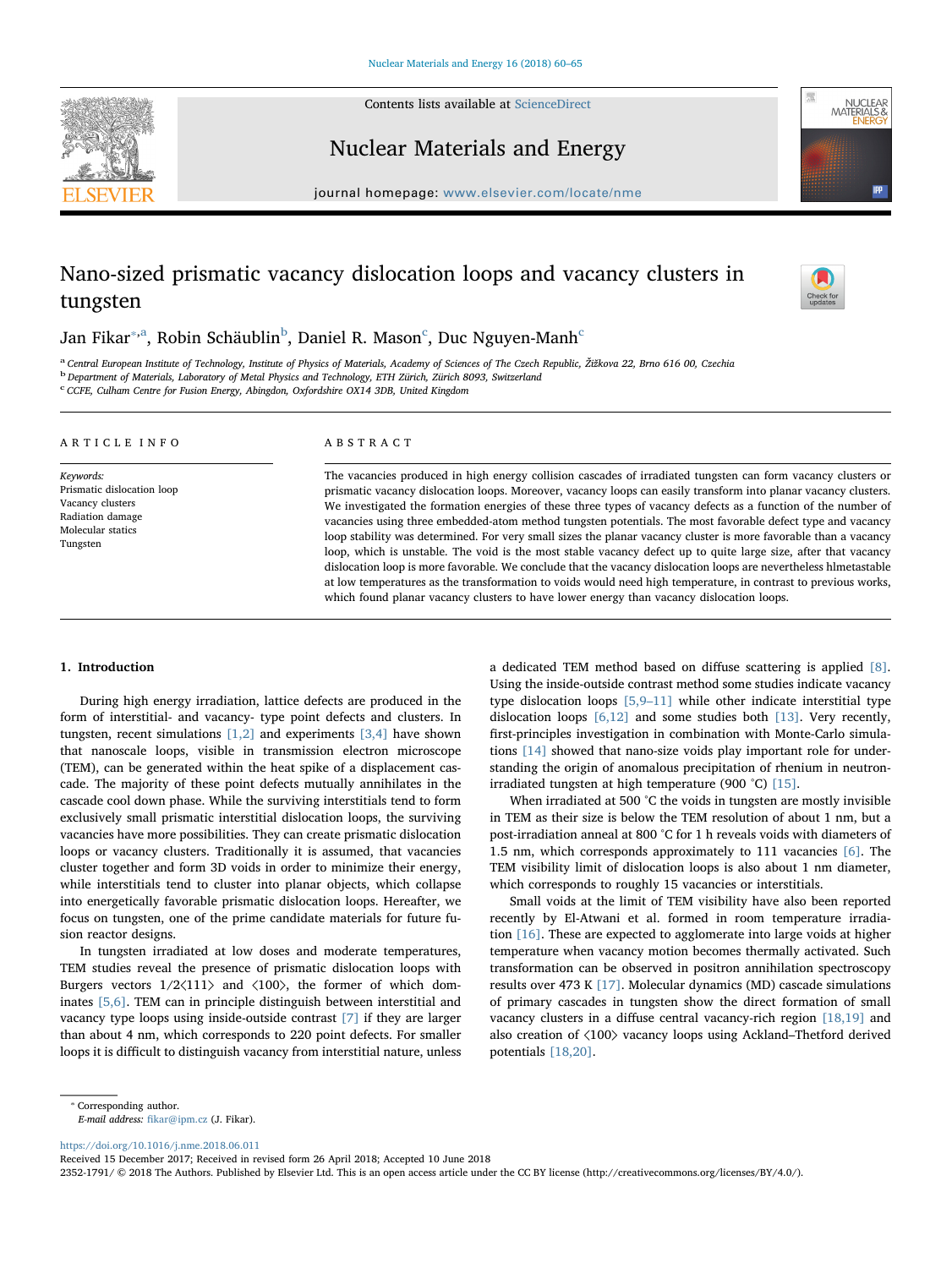The usual way to create a prismatic dislocation loop in simulations is to arrange the defects on a selected plane into a chosen shape. Relaxing such defect with interstitials leads to a prismatic interstitial dislocation loop, while the same defect created using vacancies can collapse into a prismatic vacancy loop or can remain stable as a planar vacancy platelet. Such uncollapsed 2D planar cluster of vacancies is sometimes called an open vacancy loop [\[21,22\],](#page-5-12) even though it is strictly speaking not a dislocation loop.

In terms of mobility at smaller sizes the prismatic dislocation loops behave more like a cluster of point defects, while at larger sizes they behave more like perfect prismatic dislocation loops [\[23\].](#page-6-0) Recent collision cascade simulations in tungsten reveal 1/2⟨111⟩ and ⟨100⟩ interstitial loops as well as ⟨100⟩ vacancy loops [\[1\]](#page-5-0).

The objective of this paper is to compare three vacancy type defects of the same size, namely: (i) the prismatic vacancy dislocation loop, (ii) the planar vacancy platelet on the same habit plane as the corresponding loop and (iii) the 3D void. For comparison the prismatic interstitial dislocation loop is also included.

#### 2. Computational details

We consider a bulk-like cuboidal simulation block with periodic boundary conditions in all directions. The planar vacancy cluster is created by removing atoms on the {111} or {100} plane. In the case of the {111} plane we consider the hexagonal shape and in the case of the {100} plane the circular shape, as these are the shapes of lowest formation energies [\[24\].](#page-6-1) For small loop sizes the difference in circular and hexagonal shape is minimal. In fact, the small circular loops are hexagonal for sizes up to approximately 60 defects. The number of vacancies in the perfect hexagonal loop on {111} plane follows the simple sequence  $N_i = 3i(i + 1) + 1$ , where *i* is an integer. We investigated all the loops and clusters up to size 397, which corresponds to the diameter of 5.5 nm. Circular shape on the {100} plane yields a slightly different number of defects.

Because the dislocation loop creates a long-range deformation field, the dimensions of the simulation block should be at least 8 times the loop diameter to minimize the influence of the periodic images [\[25\].](#page-6-2) For the largest clusters and loops with 397 and 401 defects the simulation block has about 5.6 million atoms, corresponding to the box side of 40 nm.

The same procedure is applied to interstitials. After inserting or removing the defects, the simulation block is relaxed using the conjugate gradient method in LAMMPS [\[26\]](#page-6-3) and the formation energy is calculated. The interstitial cluster collapses easily to the corresponding prismatic dislocation loop, but the planar vacancy cluster usually does not collapse. To create a vacancy dislocation loop we compress the sample uniaxially in the direction of the Burgers vector by 5–20%, then we relax the sample, remove the strain and relax again. This simple procedure usually leads to a vacancy dislocation loop. If the amount of compression is too low, the vacancy cluster does not collapse. If the compression is too high, it produces completely disrupted sample. In general the ⟨100⟩ loops needs larger compression, as the space between atoms due to the vacancy platelet is higher. Another possibility to create the vacancy loop is to move atoms closer after creating the vacancies. Instead of one big gap between the atoms in the direction perpendicular to the defect plane, we then create three smaller gaps. Such samples usually collapse into dislocation loops without additional compression. The presence of a dislocation loop is examined by the DXA algorithm in OVITO software [\[27\]](#page-6-4). Note that small  $\langle 100 \rangle$  vacancy loops containing up to 37 vacancies are not detected by DXA and manual investigation is needed. All the other types of loops are correctly detected by DXA. The 3D voids are simply created by selecting a sphere in the perfect sample, in which the atoms are discarded. For simplicity faceting is not taken into account.

In our atomistic simulations, we use three different embedded-atom method (EAM) potentials: (i) the potential of Ackland and Thetford  $(AT)$  [\[28\],](#page-6-5) (ii) the EAM-4 potential developed in the paper by Marinica

et al. [\[29\]](#page-6-6) that we designate here as M4, and (iii) the recent potential of Mason, Nguyen-Manh and Becquart (MNB) [\[30\],](#page-6-7) which is an improvement of AT potential. [Fig. 1](#page-3-0) shows the dependence of the formation energy  $E_f$  of the prismatic dislocation loops on the number of defects N. The M4 potential predicts incorrectly that interstitial ⟨100⟩ loops have lower formation energies than the corresponding 1/2⟨111⟩ loops for the loops smaller than about 300 point defects with respect to the elastic theory. Larger interstitial loops and all vacancy loops behave as expected [\[24\]](#page-6-1), see [Fig. 1](#page-3-0) b. The potentials AT and MNB predict the correct order of formation energies of 1/2⟨111⟩ and ⟨100⟩ loops of both types, see [Fig. 1](#page-3-0)a and b. The main improvement of the MNB potential over previous EAM potentials is in better description of vacancy clusters and improved free surface energy. Previous potentials predict free surfaces energies lower by approximately 30% than the DFT and experimental values (see [Table 1\)](#page-3-1).

We fit the formation energy of the three different vacancy defects (hereafter the loop, the platelet and the void) as a functions of the number of included point defects N in the following way. The platelet can be approximated by a flat cylinder consisting of free surfaces with constant height

<span id="page-2-0"></span>
$$
E_{platelet} = a_1 N + a_2 \sqrt{N}, \qquad (1)
$$

where  $N$  is proportional to the surface of the two circular faces of the cylinder,  $\sqrt{N}$  is proportional to its circumference, and  $a_1$  and  $a_2$  are fitting parameters. With  $a_1$  we can calculate the free surface energy in the direction perpendicular to the platelet habit plane

<span id="page-2-1"></span>
$$
\gamma_{111} = \frac{\sqrt{3}a_1}{2a_0^2} \tag{2}
$$

<span id="page-2-2"></span>for the {111} platelet and

$$
\gamma_{100} = \frac{a_1}{a_0^2} \tag{3}
$$

for the {100} platelet. The fitting constant  $a_2$  is a product of the small cylinder height and an average free surface energy in the directions in the defect plane.

<span id="page-2-3"></span>The 3D spherical void formation energy can be approximated as an average free surface energy multiplied by the void surface

$$
E_{void} = b_1 N^{2/3}.
$$
\n<sup>(4)</sup>

<span id="page-2-4"></span>The average free surface energy  $\gamma_a$  can be calculated from the only fitting parameter  $b_1$ 

$$
\gamma_a = \frac{b_1}{\sqrt[3]{9\pi}a_0^2}.\tag{5}
$$

<span id="page-2-5"></span>The formation energy of the prismatic dislocation loop can be fitted with the formula [\[24\]](#page-6-1)

$$
E_{loop} = R_c b^2 (c_1 + c_2 \ln R_c),
$$
\n(6)

where  $b$  is the Burgers vector amplitude, the fitted parameter  $c_2$  can further be checked against the elastic constants  $c_2 = \mu/[2(1 - \nu)],$ which is around 22.41 eV $a_0^{-3}$  for tungsten,  $R_c$  is equivalent loop radius and  $c_1$  is the only fitting parameter related to the dislocation core. The equivalent loop radius can be expressed using the number of defects N as

$$
R_c = a_0 \sqrt{\frac{N}{\sqrt{3}\,\pi}} + \Delta R_{core},\tag{7}
$$

for 1/2⟨111⟩ loops and

$$
R_c = a_0 \sqrt{\frac{N}{2\pi}} + \Delta R_{core}, \tag{8}
$$

for  $\langle 100 \rangle$  loops. The correction of the dislocation core position  $\Delta R_{core}$  is important especially for small loops. It is positive for interstitial type loops and negative for vacancy type loops. We use the values  $a_0/(2\sqrt{6})$ and  $a_0/4$  for  $1/2\langle 111 \rangle$  loops and  $\langle 100 \rangle$  loops, respectively.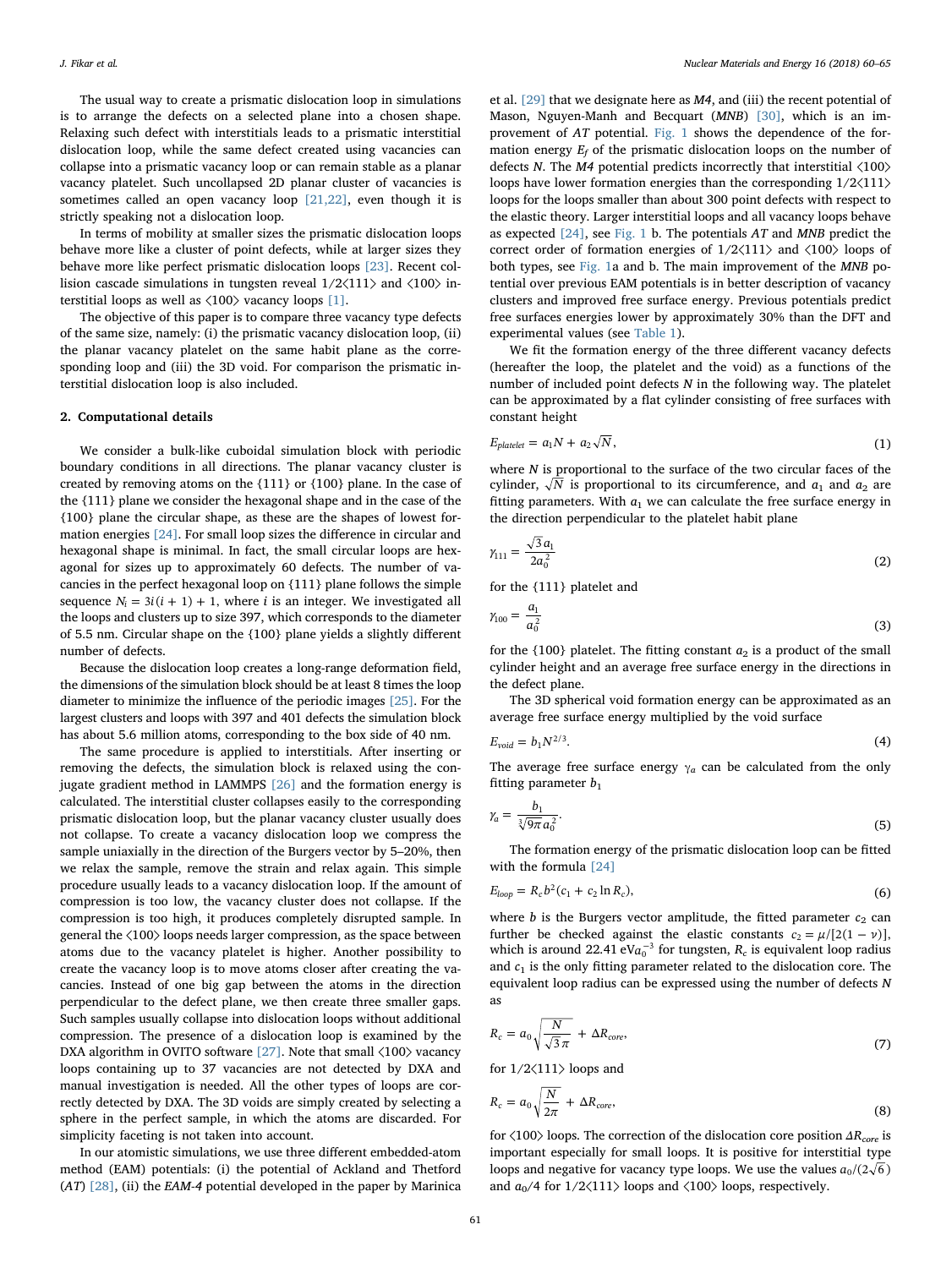<span id="page-3-0"></span>

#### <span id="page-3-1"></span>Table 1

The energies of free surfaces  $\gamma_{111}$  and  $\gamma_{100}$  calculated by fitting [Eq. \(1\)](#page-2-0) to platelets (using fitted  $a_1$  and [Eq. \(2\)](#page-2-1) or [\(3\)](#page-2-2)) and an average free surface energy  $\gamma_a$ calculated by fitting [Eq. \(4\)](#page-2-3) to voids (using fitted  $b_1$  and [Eq. \(5\)](#page-2-4)). The values in brackets are usual free surface energy calculations from [\[30\].](#page-6-7) Note the average experimental value is 0.229 eVÅ−<sup>2</sup> [\[32\].](#page-6-8)

|                                     | AT           | M <sub>4</sub> | <b>MNB</b>   |
|-------------------------------------|--------------|----------------|--------------|
| $\gamma_{111}$ [eVÅ <sup>-2</sup> ] | 0.206(0.206) | 0.203(0.200)   | 0.259(0.257) |
| $\gamma_{100}$ [eVÅ <sup>-2</sup> ] | 0.182(0.182) | 0.183(0.183)   | 0.240(0.239) |
| $\gamma_a$ [eVÅ <sup>-2</sup> ]     | 0.181        | 0.181          | 0.230        |

#### 3. Results and discussion

The formation energies divided by the number of defects  $E_f/N$  of the vacancy clusters and dislocation loops are reported in [Figs. 2](#page-3-2)–4 for the potentials AT, M4 and MNB, respectively. The formation energy of the

<span id="page-3-2"></span>

Fig. 1. Dependence of the formation energy  $E_f$  of the prismatic dislocation loops on the number of defects N using AT potential (a), M4 potential (b) and MNB potential (c).

Fig. 2. Dependence of the formation energy divided by number of defects  $E_f/N$ on the number of defects N for vacancy and interstitial dislocation loops, platelet and void calculated using  $AT$  potential (a) on the  $\langle 111 \rangle$  plane and (b) on the  $\{100\}$  plane. The dotted lines are the fits using Eqs.  $(1)$ ,  $(4)$  and  $(6)$ .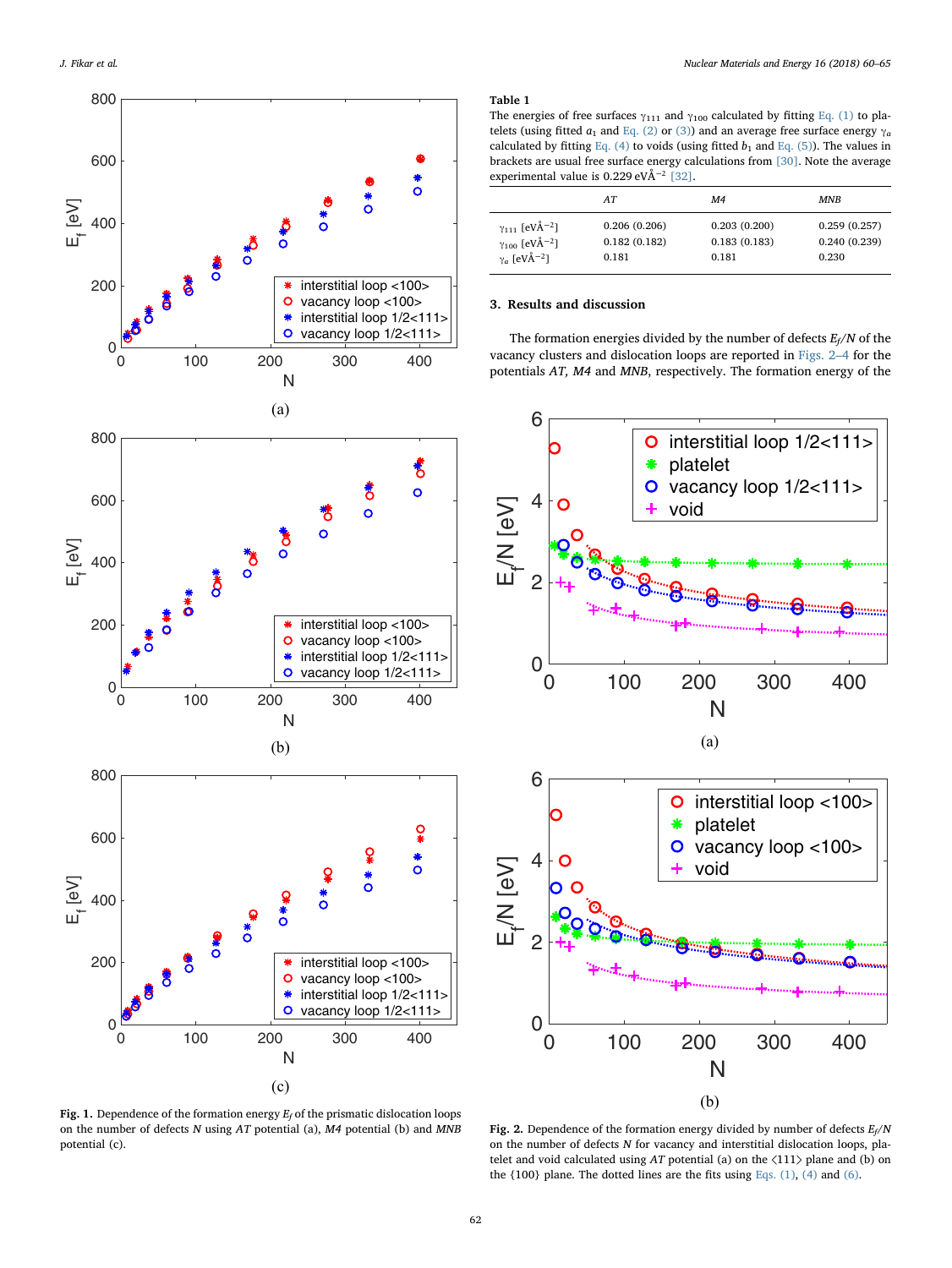



Fig. 3. Dependence of the formation energy divided by number of defects  $E_f/N$ on the number of defects N for vacancy and interstitial dislocation loops, platelet and void calculated using M4 potential (a) on the {111} plane and (b) on the  $\{100\}$  plane. The dotted lines are the fits using Eqs.  $(1)$ ,  $(4)$  and  $(6)$ .

void as a function of size shows a larger scatter, which is probably caused by the random faceting introduced by intersecting the sphere with a BCC lattice. Indeed, in reality the void surfaces will be faceted preferentially in ⟨110⟩ directions, where the surface energy has a minimum. As a result we expect the faceted void to have a lower formation energy, but to create the facets a prolonged annealing at temperatures above 800 K would be necessary. However, our spherical void shape allows us to calculate a more precise average free surface energy  $\gamma_a$ , which is for the MNB potential very close to the experimental value, see [Table 1.](#page-3-1)

The platelet formation energy is for small sizes lower than the energy of the loop. From a certain critical size  $N_{platelet}$  the loop is energetically more favorable than the platelet. With an increasing number of the defects  $N$  the platelet formation energy per defect  $E_f/N$  decreases only slightly and tends asymptotically to a constant for large sizes. The distance of the atoms across the platelet is 4.47 and 5.24 Å for the ⟨111⟩ and ⟨100⟩ platelet, respectively, which is in some cases lower than the range  $r_{\text{cut}}$  of the potentials 4.50, 5.50 and 4.40 Å for AT, M4

Fig. 4. Dependence of the formation energy divided by number of defects  $E_f/N$ on the number of defects N for vacancy and interstitial dislocation loops, platelet and void calculated using MNB potential (a) on the {111} plane and (b) on the  $\{100\}$  plane. The dotted lines are the fits using Eqs.  $(1)$ ,  $(4)$  and  $(6)$ .

and  $MNB$ , respectively. Despite that Eq.  $(1)$  can be used to calculate precise surface energies for {111} or {100} surfaces, see [Table 1](#page-3-1). The uncollapsed vacancy planar clusters can thus be approximated by a flat cylinder of free surfaces with constant height. If we approximate the average free surface energy by the sphere value derived from Eq.  $(5)$  we can estimate the cylinder height from the fitted parameter  $a_2$ . It is  $(0.2-0.3)a_0$  and  $(0.4-0.6)a_0$  for the {111} and {100} platelet, respectively.

The formation energy per defect of the vacancy dislocation loop decreases with  $N$  as the loop formation energy for large loops should increase as its circumference  $\sqrt{N}$  see [Eq. \(6\).](#page-2-5) Also the formation energies for interstitial and vacancy type loops should be close to each other for large sizes, as for large diameters the  $\Delta R_{core}$  can be neglected. Thus, for sizes up to a critical size  $N_{platelet}$  it is more favorable for the vacancies to remain as a platelet, while for larger sizes it collapses into a dislocation loop. The critical sizes for the studied potentials are summarized in [Table 2](#page-5-13).

The critical sizes  $N_{platelet}$  are in general higher for  $\langle 100 \rangle$  loops when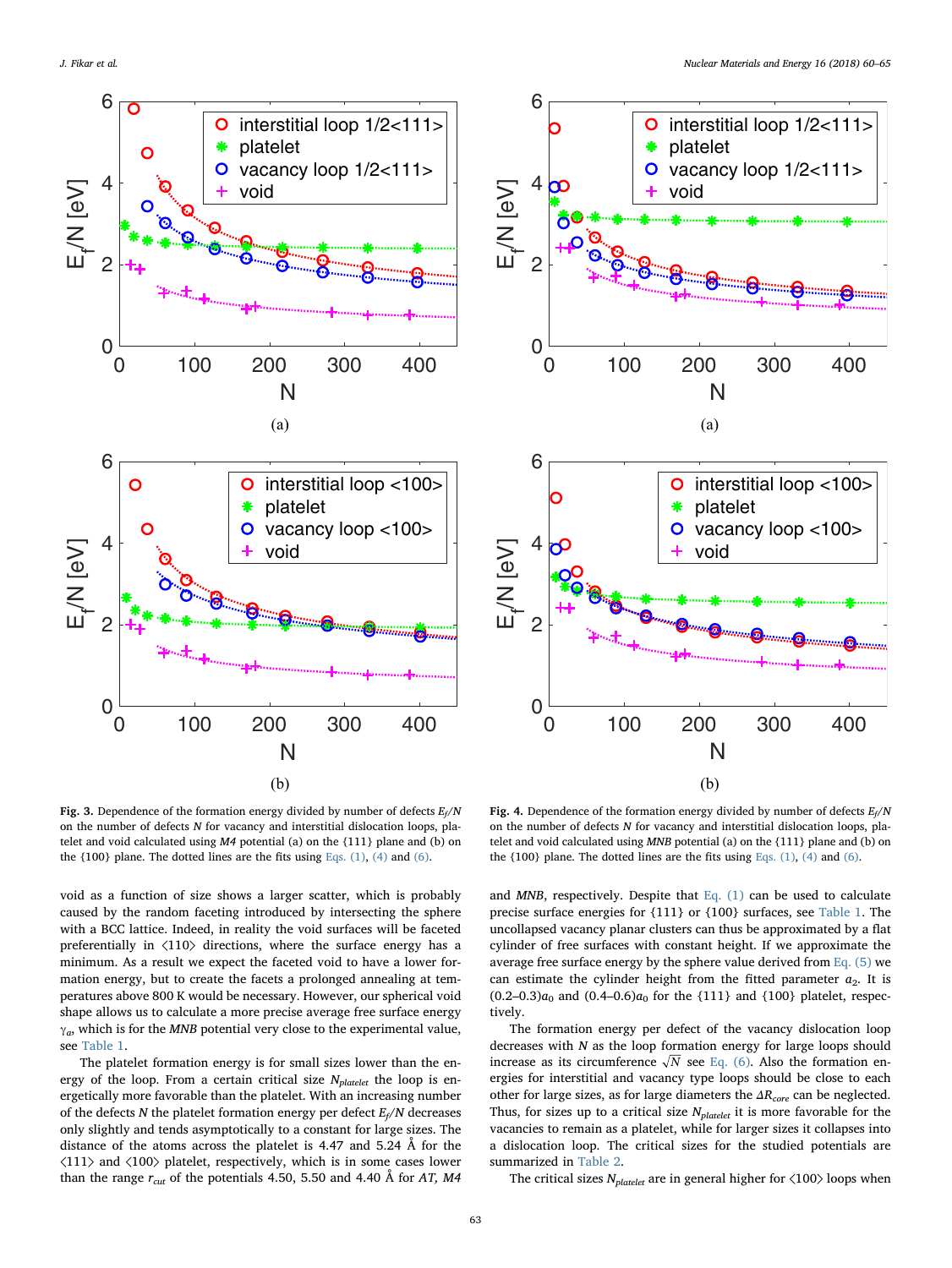#### <span id="page-5-13"></span>Table 2

The critical size  $N_{platelet}$  (interpolated) from which a vacancy dislocation loop is more favorable than a platelet and the critical size  $N_{void}$  (extrapolated using [Eqs. \(4\)](#page-2-3) and [\(6\)](#page-2-5)) from which a vacancy dislocation loop is more favorable than a void. The corresponding loop  $d_{loop}$  and void  $d_{void}$  diameters are indicated.

|                                                                      | AT                          | M <sub>4</sub>              | <b>MNB</b>                  |
|----------------------------------------------------------------------|-----------------------------|-----------------------------|-----------------------------|
| $N_{platelet}$ 1/2 $\langle$ 111 $\rangle$                           | 30                          | 115                         | 14                          |
| $d_{loop}$ [nm]                                                      | 1.49                        | 2.91                        | 1.02                        |
| $N_{platelet} \langle 100 \rangle$                                   | 136                         | 283                         | 46                          |
| $d_{loop}$ [nm]                                                      | 2.95                        | 4.25                        | 1.71                        |
| $N_{void}$ 1/2 $\langle 111 \rangle$                                 | $7.86 \times 10^{5}$        | $2.59 \times 10^{6}$        | $5.82 \times 10^{4}$        |
| $d_{loop}$ [nm]                                                      | 241                         | 437                         | 65                          |
| $d_{void}$ [nm]                                                      | 28.8                        | 42.8                        | 12.1                        |
| $N_{void} \langle 100 \rangle$<br>$d_{loop}$ [nm]<br>$d_{void}$ [nm] | $4.93 \times 10^{6}$<br>561 | $1.09 \times 10^{7}$<br>834 | $6.31 \times 10^{5}$<br>201 |

compared to 1/2⟨111⟩ loops. When we compare the different potentials, the critical sizes  $N_{platelet}$  are lowest for  $\emph{MNB}$  potential due to higher free surface energies. Only this potential predicts the nanometer-sized vacancy loop as more stable than the platelet. The M4 potential does not allow stable small vacancy loops; such a loop upon relaxation bulge out and ends as a platelet. This is observed for the sizes 7 and 19 in 1/  $2\langle 111 \rangle$  and for the sizes 9, 21 and 37 in  $\langle 100 \rangle$ .

Similar approach for  $1/2\langle 111 \rangle$  vacancy loops in tungsten using DND potential [\[31\]](#page-6-9) gives  $N_{platelet}=157$  [\[21\]](#page-5-12), which is significantly higher than for the three potentials investigated here. We conclude that the M4 and AT potentials show a thermodynamic driving force for the collapse of TEM visible vacancy dislocation loops into vacancy platelets.

The results are summarized in [Table 2](#page-5-13). The voids have the lowest formation energies in all studied cases, but as their energy increases with the number of defect as  $N^{2/3}$  ([Eq. \(4\)](#page-2-3)), they should at some point  $N_{void}$  intersect with the large loops, whose formation energy follows  $\sqrt{N}$  ln  $N$  for large  $N$  [\(Eq. \(6\)](#page-2-5)). Using our fitted curves we can extrapolate and find these critical sizes  $N_{void}$ . For sizes larger than  $N_{void}$  the prismatic vacancy dislocation loops are the most energetically favorable defects. The resulting values of  $N_{void}$  are really high. The same applies here as for  $N_{platelet}$ : the critical sizes are higher for the  $\langle 100 \rangle$  loops when compared to the 1/2⟨111⟩ loops and MNB potential gives the lowest critical sizes due to higher energies of free surfaces.

There is a difference though as the transformation path between the platelet and the loop is easy being diffusionless, as it involves just a slight movement of a couple of the atoms in the middle of the disc, while the transformation between a 3D void and a vacancy dislocation loop involves diffusion with the movement of many atoms. The latter would require high temperatures to allow for the required diffusion. We observed a gradual transformation of a 19 vacancy 1/2⟨111⟩ loop into a void at 700 K during 100 ns.

#### 4. Conclusions

We have investigated the formation energies of three different vacancy defects (the dislocation loop, the platelet and the void) and compared them to the interstitial dislocation loop by employing atomistic simulations and three EAM potentials. The most suitable potential for vacancy type defects appears to be MNB potential, which predicts correct energies of free surfaces. The formation energies of the defect clusters are successfully fitted by simple formulas using just one or two fitting parameters. Our specific conclusions are the following:

• The platelet is stable up to a critical size of 14 and 46 vacancies, which corresponds to a diameter of 1.0 and 1.7 nm for the 1/2⟨111⟩

and ⟨100⟩ loop, respectively, as predicted by MNB potential. For larger sizes we expect it to collapse fairly easily to a prismatic vacancy dislocation loops.

- The voids have the lowest formation energies up to a critical size of  $6\times10^4$  and  $6\times10^5$  vacancies, which corresponds to a loop diameter of 65 and 200 nm and a void diameter of 12 and 27 nm for the 1/2 $\langle 111 \rangle$  and  $\langle 100 \rangle$  loop, respectively, as extrapolated using MNB potential. Note that our calculations are molecular statics at 0 K, we expect that in reality both voids and vacancy clusters are formed in cascades in agreement with experiments and MD simulations. The transformation from the void to the vacancy loop and vice versa is however not straightforward and involves diffusion at high temperatures for the needed movement of many atoms.
- The other investigated potentials underestimate the free surface energies by approximately 30% and as a result the platelet and the void are favored when compared to the vacancy dislocation loop. This leads to higher critical sizes and makes the small vacancy loop less stable.

#### Acknowledgments

This work was supported by the Grant Agency of the Czech Republic, Grant No. 16-24402S. This research was carried out under the project CEITEC 2020 (LQ1601) with financial support from the Ministry of Education, Youth and Sports of the Czech Republic under the National Sustainability Program II. Access to computing and storage facilities owned by parties and projects contributing to the National Grid Infrastructure MetaCentrum, provided under the program "Projects of Large Research, Development, and Innovations Infrastructures" (CESNET LM2015042), is greatly appreciated. DRM and DNM would like to acknowledge funding from Euratom research and training programme 2014–2018 under grant agreement number No. 633053, and funding from the RCUK Energy Programme (Grant Number EP/P012450/1). The views and opinions expressed herein do not necessarily reflect those of the European Commission.

#### References

- <span id="page-5-0"></span>[1] [A.E. Sand, S.L. Dudarev, K. Nordlund, EPL 103 \(4\) \(2013\) 46003.](http://refhub.elsevier.com/S2352-1791(17)30187-4/sbref0001)
- [2] [A.E. Sand, D.R. Mason, A.D. Backer, X. Yi, S.L. Dudarev, K. Nordlund, Mater. Res.](http://refhub.elsevier.com/S2352-1791(17)30187-4/sbref0002) [Lett. 5 \(5\) \(2017\) 357](http://refhub.elsevier.com/S2352-1791(17)30187-4/sbref0002)–363.
- <span id="page-5-1"></span>[3] [X. Yi, A.E. Sand, D.R. Mason, M.A. Kirk, S.G. Roberts, K. Nordlund, S.L. Dudarev,](http://refhub.elsevier.com/S2352-1791(17)30187-4/sbref0003) [EPL 110 \(3\) \(2015\) 36001.](http://refhub.elsevier.com/S2352-1791(17)30187-4/sbref0003)
- [4] [D.R. Mason, A.E. Sand, X. Yi, S.L. Dudarev, Acta Mater. \(2017\).](http://refhub.elsevier.com/S2352-1791(17)30187-4/sbref0004)
- <span id="page-5-2"></span>[5] [D.R. Mason, X. Yi, M.A. Kirk, S.L. Dudarev, J. Phys. 26 \(37\) \(2014\) 375701.](http://refhub.elsevier.com/S2352-1791(17)30187-4/sbref0005)
- <span id="page-5-5"></span>[6] [F. Ferroni, X. Yi, K. Arakawa, S.P. Fitzgerald, P.D. Edmondson, S.G. Roberts, Acta](http://refhub.elsevier.com/S2352-1791(17)30187-4/sbref0006) [Mater. 90 \(2015\) 380](http://refhub.elsevier.com/S2352-1791(17)30187-4/sbref0006)–393.
- <span id="page-5-3"></span>[7] [H. Föll, M. Wilkens, Phys. Status Solidi \(a\) 31 \(2\) \(1975\) 519](http://refhub.elsevier.com/S2352-1791(17)30187-4/sbref0007)–524.
- <span id="page-5-4"></span>[8] [M.A. Kirk, M.L. Jenkins, Z. Zhou, R.D. Twesten, A.P. Sutton, S.L. Dudarev,](http://refhub.elsevier.com/S2352-1791(17)30187-4/sbref0008) [R.S. Davidson, Philos. Mag. 86 \(29](http://refhub.elsevier.com/S2352-1791(17)30187-4/sbref0008)–31) (2006) 4797–4808.
- [9] [R.C. Rau, Philos. Mag. A 18 \(155\) \(1968\) 1079](http://refhub.elsevier.com/S2352-1791(17)30187-4/sbref0009)–1084.
- [10] [W. Jäger, M. Wilkens, Phys. Status Solidi \(a\) 32 \(1\) \(1975\) 89](http://refhub.elsevier.com/S2352-1791(17)30187-4/sbref0010)–100.
- [11] [X. Yi, M.L. Jenkins, M.A. Kirk, Z. Zhou, S.G. Roberts, Acta Mater. 112 \(2016\)](http://refhub.elsevier.com/S2352-1791(17)30187-4/sbref0011) 105–[120.](http://refhub.elsevier.com/S2352-1791(17)30187-4/sbref0011)
- [12] [Y. Watanabe, H. Iwakiri, N. Yoshida, K. Morishita, A. Kohyama, Nucl. Instrum.](http://refhub.elsevier.com/S2352-1791(17)30187-4/sbref0012) [Methods. Phys. Res. B 255 \(1\) \(2007\) 32](http://refhub.elsevier.com/S2352-1791(17)30187-4/sbref0012)–36.
- <span id="page-5-6"></span>[13] [X. Yi, M.L. Jenkins, M. Briceno, S.G. Roberts, Z. Zhou, M.A. Kirk, Philos. Mag. 93](http://refhub.elsevier.com/S2352-1791(17)30187-4/sbref0013) [\(2013\) 1715](http://refhub.elsevier.com/S2352-1791(17)30187-4/sbref0013)–1738.
- <span id="page-5-7"></span>[14] [J.S. Wrobel, D. Nguyen-Manh, K.J. Kurzydlowski, S.L. Dudarev, J. Phys. 29 \(2017\)](http://refhub.elsevier.com/S2352-1791(17)30187-4/sbref0014) [154403.](http://refhub.elsevier.com/S2352-1791(17)30187-4/sbref0014)
- <span id="page-5-8"></span>[15] [M. Klimenkov, U. Jantsch, M. Reith, H.C. Scheneider, D.J.H. Armstrong, J. Gibson,](http://refhub.elsevier.com/S2352-1791(17)30187-4/sbref0015) [S.R. Roberts, Nucl. Mater. Energy 9 \(2016\) 480.](http://refhub.elsevier.com/S2352-1791(17)30187-4/sbref0015)
- <span id="page-5-9"></span>[16] [O. El-Atwani, E. Esquivel, M. Efe, E. Aydogan, Y. Wang, E. Martinez, S. Maloy, Acta](http://refhub.elsevier.com/S2352-1791(17)30187-4/sbref0016) [Mater. 149 \(2018\) 206](http://refhub.elsevier.com/S2352-1791(17)30187-4/sbref0016)–219.
- <span id="page-5-10"></span>[17] [P.E. Lhuillier, M.F. Barthe, P. Desgardin, W. Egger, P. Sperr, Phys. Status Solidi C 6](http://refhub.elsevier.com/S2352-1791(17)30187-4/sbref0017) [\(11\) \(2009\) 2329](http://refhub.elsevier.com/S2352-1791(17)30187-4/sbref0017)–2332.
- <span id="page-5-11"></span>[18] [W. Setyawan, G. Nandipati, K.J. Roche, H.L. Heinisch, B.D. Wirth, R.J. Kurtz, J.](http://refhub.elsevier.com/S2352-1791(17)30187-4/sbref0018) [Nucl. Mater. 462 \(2015\) 329](http://refhub.elsevier.com/S2352-1791(17)30187-4/sbref0018)–337.
- [19] [A.E. Sand, M.J. Aliaga, M.J. Caturla, K. Nordlund, Europhys. Lett. 115 \(3\) \(2016\)](http://refhub.elsevier.com/S2352-1791(17)30187-4/sbref0019) [36001.](http://refhub.elsevier.com/S2352-1791(17)30187-4/sbref0019)
- <span id="page-5-12"></span>[20] [A.E. Sand, S.L. Dudarev, K. Nordlund, Europhys. Lett. 103 \(4\) \(2013\) 46003.](http://refhub.elsevier.com/S2352-1791(17)30187-4/sbref0020)
- [21] [M.R. Gilbert, S.L. Dudarev, P.M. Derlet, D.G. Pettifor, J. Phys. 20 \(34\) \(2008\)](http://refhub.elsevier.com/S2352-1791(17)30187-4/sbref0021) [345214.](http://refhub.elsevier.com/S2352-1791(17)30187-4/sbref0021)
- [22] M.R. [Gilbert, Z. Yao, M.A. Kirk, M.L. Jenkins, S.L. Dudarev, J. Nucl. Mater. 386](http://refhub.elsevier.com/S2352-1791(17)30187-4/sbref0022)–388